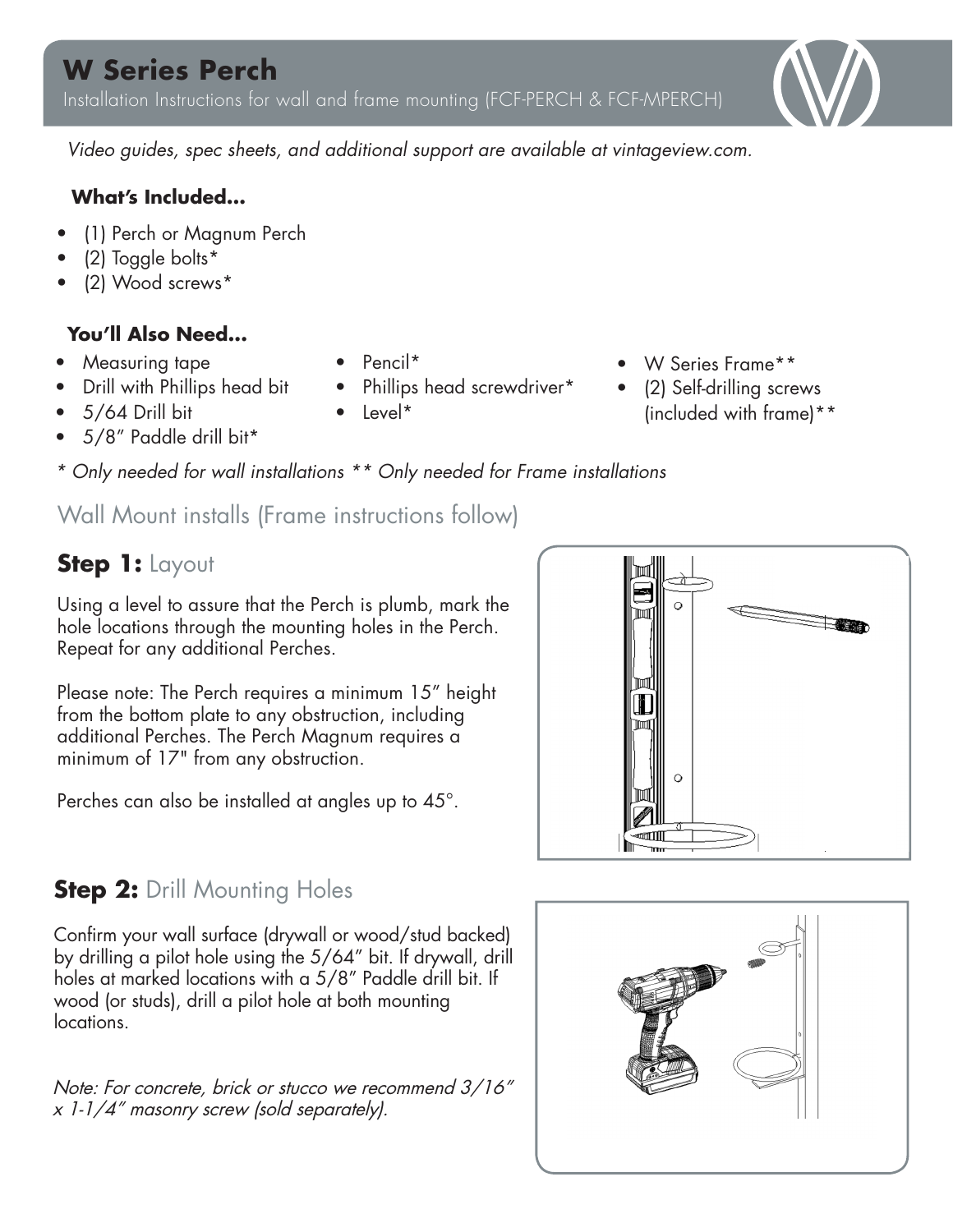

### **Step 3: Mount the Perch**

For drywall, disassemble the toggle bolt, removing expanding nut. Insert the bolt through the mounting hole on the Perch.

With the wings of the expanding bolt oriented to fold towards the head of the bold thread the expanding nut on to the bolt until the bolt begins to protrude from the nut by 1/2"; repeat for remaining mounting hole.

Next close the wings of the expansion nut and gently push the nut through the drywall until the wings open behind the drywall; repeat for all mounting points then tighten the bolt with a screwdriver using care to not over-tighten and to maintain level for the unit.

For wood, insert a provided screw through mounting hole in Perch into the pilot holes. Fasten with a drill or screwdriver using care to not over-tighten and to maintain level for the unit.



**Step 4:** Add wine.

Only the good stuff.